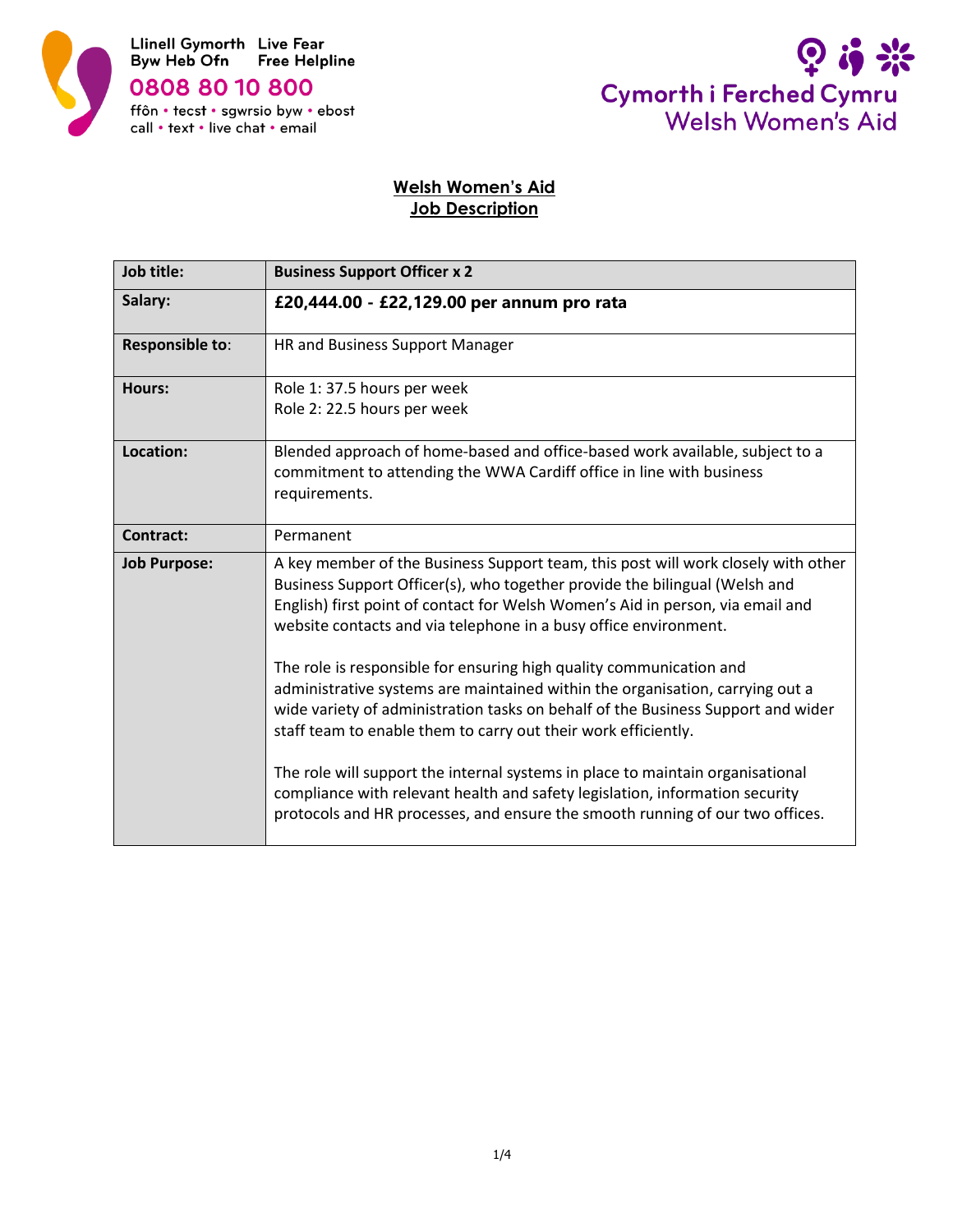



### **Job Details: Main duties**

#### **1.Strategy**

• Contribute to the development of Welsh Women's Aid annual plan.

### **2. Working with others**

- Greet visitors and callers and respond to online requests for information; handle their enquiries and signpost to the appropriate people or more relevant agencies.
- Be able to articulate the work of Welsh Women's Aid and the philosophy behind our work to stakeholders.

### **3. Strengthening the movement**

- Ensure that up-to-date information is available to members and stakeholders.
- Responsible for maintaining up to date information on the central Welsh Women's Aid website.
- Assist in the coordination of internal and member meetings, and conferences and other public facing events.

#### **4. Administrative support**

- Maintain efficient and effective office administration systems in the office and support colleagues with a variety of administration tasks.
- Assist the Finance Officer in financial administration tasks including data entry, generating sales invoices and reconciling payments as needed.
- Provide administrative support for the WWA internal data protection working group, safeguarding group, and other working groups as required.
- Support recruitment and induction activities including administrative support for the recruitment process, liaising with applicants, supporting the interview process and supporting the induction process.
- Support the office management, contract management and Health and Safety management of the organisation, including services to the offices such as photocopier, cleaning and maintenance.
- Coordinate the online booking system for accessing the WWA offices.
- Arrange internal and external meetings as required, including diary management, minute taking and updating actions logs.
- Liaise with external IT support provider, logging staff IT issues and following up as needed.
- Order and dispense office supplies.
- Set up and maintain filing and distribution systems for records, correspondence and other material including promotional materials.
- Coordinate travel and accommodation bookings for Welsh Women's Aid staff and volunteers.
- Compile and distribute the e-newsletters.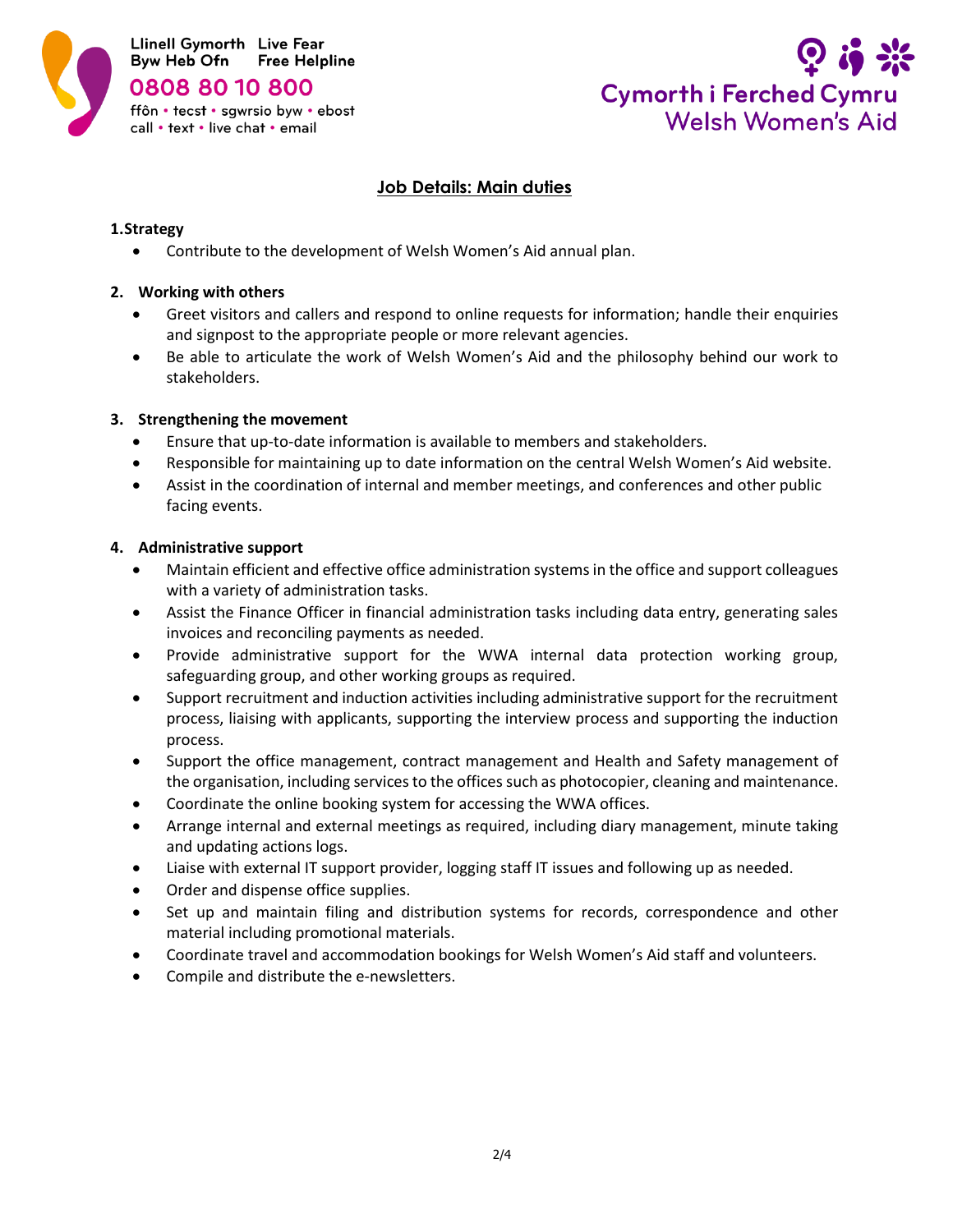



# **General Responsibilities**

- Be responsible for individual work plan activity and, working with the HR and Business Support Manager, set and agree clear objectives, and regularly monitor performance.
- Champion an intersectional feminist approach to working and actively contribute to WWA's intersectional approach.
- Actively participate in the ongoing developing and implementation of Business Support teams' antiracism and intersectionality work.
- Be responsible for personal learning and development and keep up to date on any learning relevant to the role.
- Participate in supervision, training and meetings as required, and assist in the development of services in line with agreed development plans.
- Take direction on projects and priorities from your line manager, which may vary from time to time.
- Oversee the work of volunteers or temporary support staff as required.
- Carry out word-processing, filing, and administrative tasks necessary to comply with the job description.
- Assist in the organisation of conferences or events organised by WWA, if required.
- Work within the values, policy and practices of WWA.
- Ensure WWA complies with the law and best practice in respect of data protection, health and safety regulations, and equality and diversity requirements.
- Responsible for undertaking any other duties appropriate to the post.

## **Variation Clause**

Welsh Women's Aid reserves the right, following full and reasonable consultations with the member of staff and their trade union or other representatives, to vary, add to or alter any of the terms and conditions of employment attached to this post.

This job description will be reviewed annually and may need to be revised according to the priorities of current workload with the agreement of the Executive Board and the CEO.

The performance of the post holder will be monitored through regular supervision by the line manager and reviewed at each annual appraisal. The post holder is expected to produce regular reports for monitoring and review by their line manager and Chief Executive as required.

### General Information and Conditions of Service

- 5 weeks holiday (pro rata) per year, plus statutory holidays.
- Welsh Women's Aid contributes a sum equivalent to 6% of the annual salary to the company pension scheme following successful completion of 6 months probationary period, and subject to staff contribution as part of auto-enrolment.
- Overtime is unpaid; time in lieu is to be taken in consultation with the line manager.